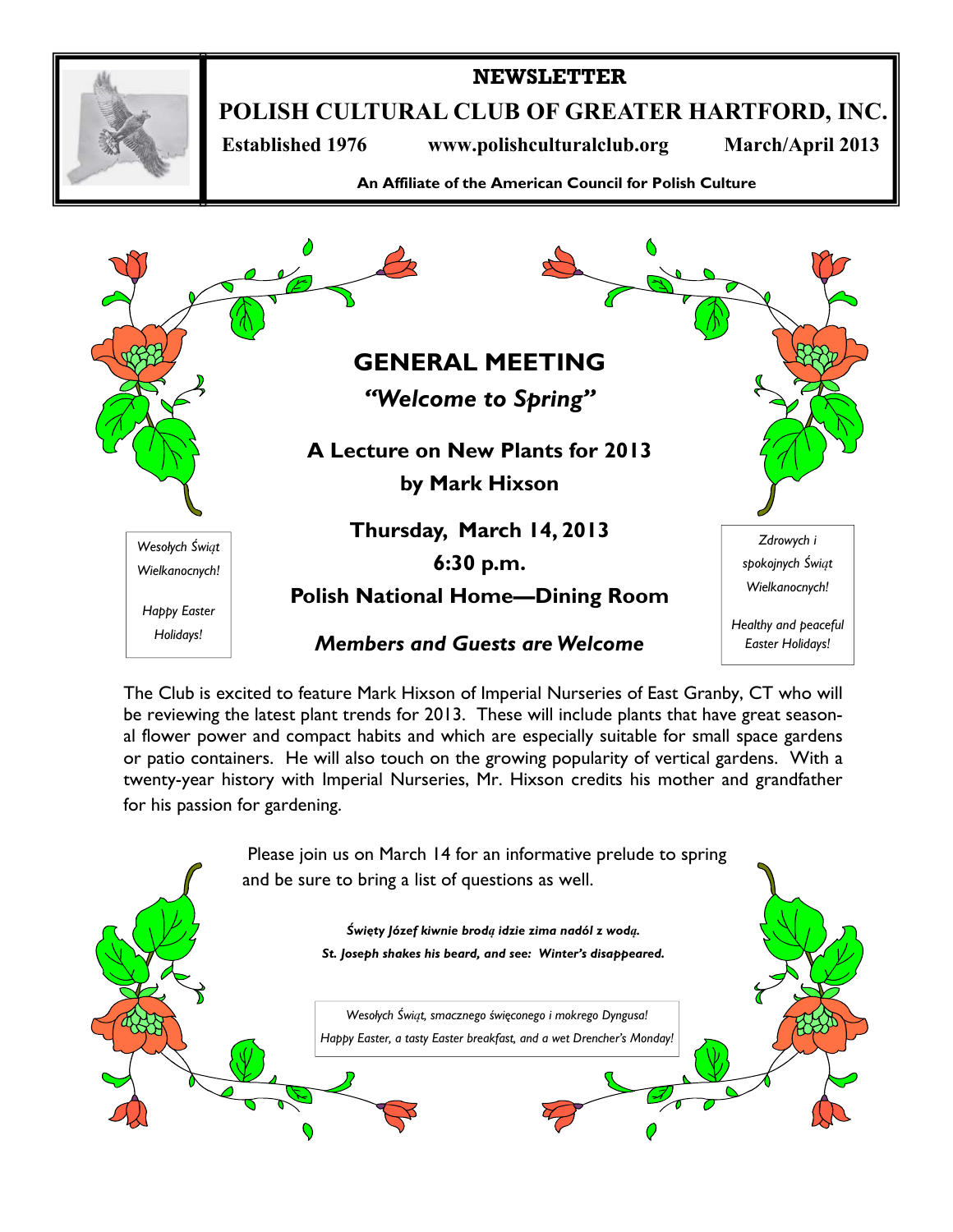

# *Page 2* **NEWSLETTER**

#### **A MESSAGE FROM THE CO-PRESIDENTS**

 For the first time in its thirty-six plus year history, . We will do our part as Co-Presidents, but we also the Polish Cultural Club of Greater Hartford is fortunate to have the services of two Co-Presidents. The Nominating Committee worked zealously to entice a member to accept the role of President, but to no avail. Both of us realized that the Club was in danger of demise and felt something had to be done. In consultation with our spouses, we agreed to take on the role together for the next two years. We promise to do our best, but we also look to all the members to step up to the plate and to become more directly involved. As we look through the roster, there are names whose faces are unfamiliar to us. Therefore, we cordially invite you to come to a meeting or a program and introduce yourselves. We will attempt to make the programs for the coming year interesting and enjoyable. depend on you, dear members, to assist us along the journey.

> Respectfully, Clifford Archie and Anna-Mae Maglaty Co-Presidents



**MEMBERSHIP NEWS** 

The Club welcomes a new student member, Kamila Orzechowski, of Wethersfield, CT.

Anna-Mae Maglaty, as Membership Chair, wishes to thank three Club members who formed a committee to provide valuable assistance in preparing and sending out the invoices for collection of annual dues. They are Maria Bruks, Barbara Gancarz, and Carol Phelan.

Also, a big "Thank You" to the three members who run the raffle twice each year. Helen and Ted Lorenc and Richard Lorenc are viewed as efficient and gracious, and their aid in bringing in that "little something extra for the students" and for the Club is greatly appreciated.

### **2012 SZOPKA REPORT**



Once again, the Club can be proud that the annual Szopka Festival proved to be a great success and enjoyed by guests of all ages. This is a tribute to the many volunteers who generously devote so much of their time and energy year after year. As the primary source of revenue for scholarships, all proceeds from the Szopka Festival are dedicated to the Jennie Marconi-Javorski Scholarship Fund.

Ed Farley, Szopka Chairman, and his devoted committee chairs and volunteers deserve special recognition. Thanks are also extended to Marek Czarnecki, who visits various schools to present the history of szopka making and to inspire students to participate in this unique Polish tradition, as well as to Carol Oleasz who oversees the szopka competition and works with many of the students.

Creating a szopka is a labor of love and we thank all the young people who took part. The winners of the 2012 competition are as follows:

I<sup>st</sup> Place: Ben Liptrap and Brandon Parada (St. James School, Manchester)

2<sup>nd</sup> Place: Avery Evans, Nicole DiBenedetto, Sarah Phelan

(St. James School, Manchester)

3<sup>rd</sup> Place: 1) Tim O'Shea and Brendan Truman

2) Edgar Dias and Kamron Ghoreshi

(all of St. James School, Manchester)

Honorable Mention: Megan Alexander and Delia Topitzer, Olivia Barrett, Elijah Chiuchiolo-Cruz and Colin Zorger, Carolyn Schwendy, Ana Sousa and Jenna Kelly (all of St. James School)

Grade 6 at SS. Cyril and Methodius School of Hartford

Caroline Czuprynski (Sacred Heart School of New Britain)

| <b>NEWSLETTER STAFF</b>  |                                     |                       |  |  |  |
|--------------------------|-------------------------------------|-----------------------|--|--|--|
| Editor:                  | <b>Frances Pudlo</b>                | (fpudlo@pdipaint.com) |  |  |  |
| <b>Assistant Editor:</b> | <b>Anna-Mae Maglaty</b>             |                       |  |  |  |
| Staff:                   | Carol Bogon Phelan, Nancy Yiznitsky |                       |  |  |  |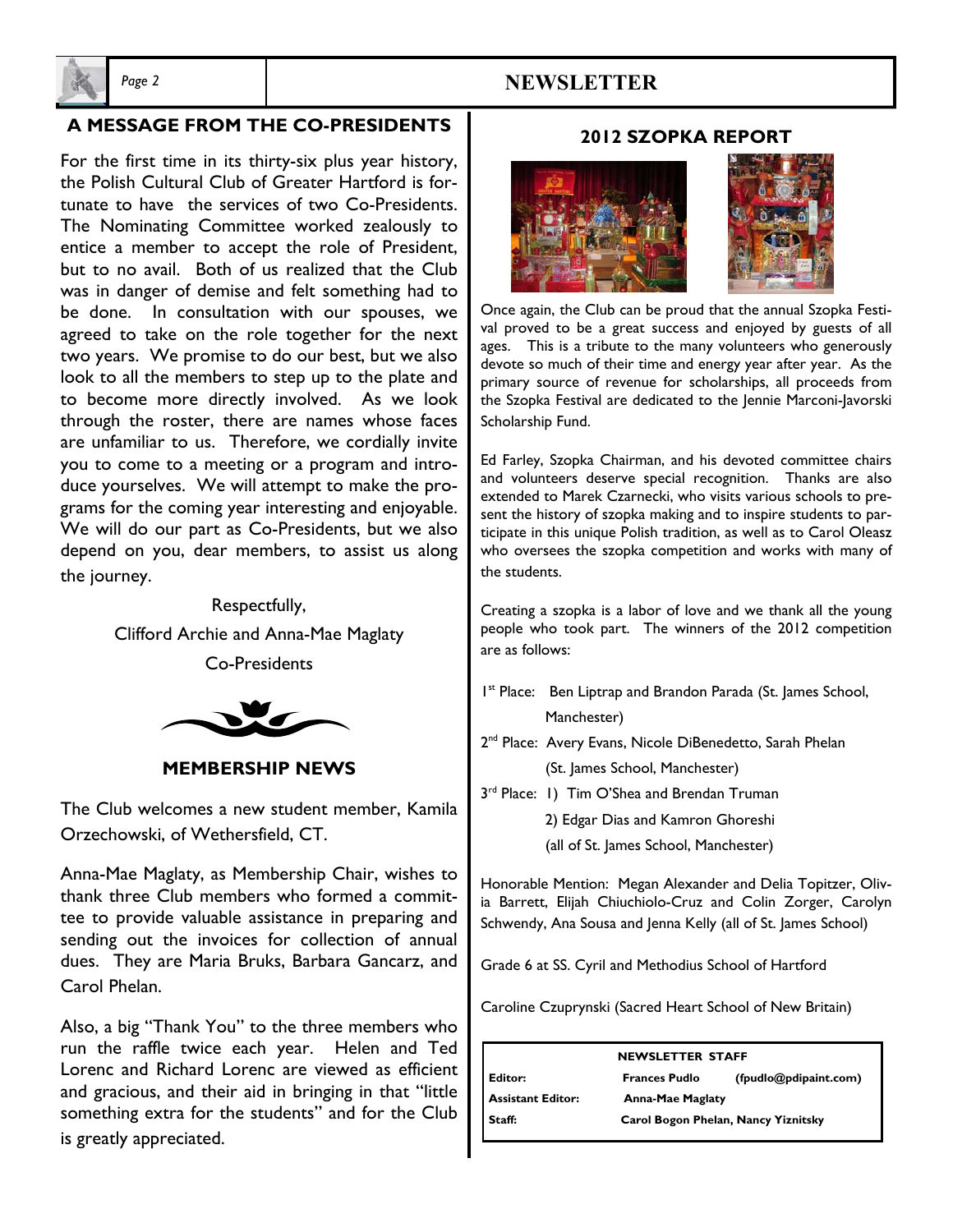# **Polish Cultural Club of Greater Hartford, Inc.** *Page 3*

# **DO YOU KNOW . . . WHICH FLOWERS SIGNIFY THE EASTER SEASON?**

Easter is a holiday which arrives in the spring at a time when nature is awakening from its winter sleep and flowers and trees start to bloom. This rebirth of nature symbolizes the Resurrection of Christ and the life that comes after death. Easter is a moveable feast, celebrated on the first Sunday after the first full moon that occurs on or after March 21, the first day of spring. During this time, churches are decorated with traditional Easter flowers celebrating the Resurrection. These flowers with their symbolism, reflect the special meaning of Easter.

#### **EASTER LILY**



Lilies are the traditional Easter flower in the United States. They are believed to have been found in the Garden of Gethsemane after Christ's death and are sometimes called "White-Robed Apostles of Hope." Their fragrant trumpet-shaped white flowers symbolize holiness and purity.

#### **PUSSY WILLOW**

Pussy willows are the traditional Easter flower in Poland, Russia, and the United Kingdom. Their soft and fluffy yellow or silver catkins appear on the branches before leaves in the spring. In Poland, where palms are difficult to obtain, pussy willows (called *baize* or *kotki*) are substituted for palms on Palm Sunday and brought to church to be blessed. On Ash Wednesday, pussy willow branches are cut and placed indoors in water so they will sprout the catkins and leaves in time for Palm Sunday. They are also used by Poles to decorate the traditional basket of food that is brought to church on Holy Saturday to be blessed for Easter breakfast (*Święconka*).

#### **DAFFODIL**

Bright yellow, trumpet-shaped daffodils are a symbol of Jesus's resurrection from death, as new flowers miraculously sprout from dormant bulbs. In Germany, daffodils are called "Osterglocken" or "Easter bells." In England, daffodils are nicknamed "Lenten lilies."

### **NARCISSUS**

Narcissus was the original Easter flower in Italy and Greece. Ancient Greeks thought of the narcissus as a representation of spring and rebirth. It still remains the traditional Easter flower in Northern Italy and Southern France.

### **RED TULIP**

In Germany, the red tulip is the traditional Easter flower symbolizing the blood that was shed by Jesus during his crucifixion.

### **HYACINTH**

In many countries, the hyacinth, with its vibrant colors and sweet pungent smell, is also a traditional Easter flower. From: Glos Polek, Spring 2011



### **CALLING ALL APPLICANTS . . .**

**for the 2013 Jennie Marconi-Javorski Scholarship sponsored by the Polish Cultural Club of Greater Hartford, Inc.** 

Scholarship applications, along with all requested materials, must be **received and postmarked no later than May 1, 2013.** 

An application is inserted in this newsletter, but it can also be downloaded from the Club's website: www.polishculturalclub.org.

#### **BOOK SALE—WYPRZEDAŻ KSIĄZEK**

**Thursday, April 4 3 p.m.—6 p.m.** 

**Friday, April 5 10 a.m.—4 p.m.** 

**Saturday, April 6 9 a.m.—2 p.m.** 

**New Britain Library (Community Room)** 

**20 High Street, New Britain, CT** 

**Contact: Stella Heyl (860) 225-0770** 

*Mamy ksiązki po Polsku.* 

This book sale features a wonderful selection of books in Polish: (fiction, non-fiction, children's, classics, poetry, self-help, religion/philosophy, etc.)